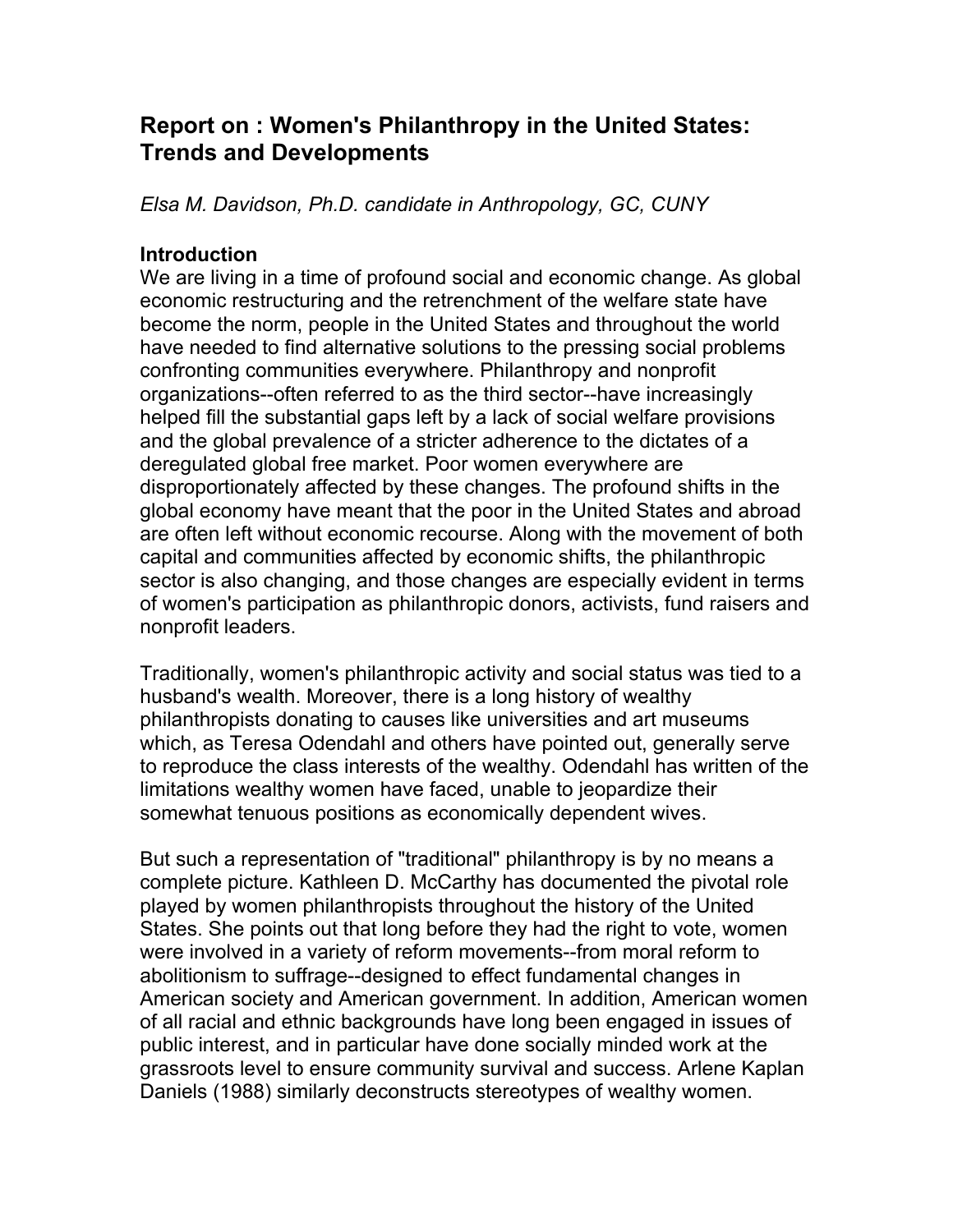Daniels' sociological study of women's philanthropic work in a northwestern city indicates, for example, that wealthy women often used their power and influence to build civic connections benefitting a variety of causes. Charitable efforts by wealthy women on the local level continue today, as exemplified by women in Bedford, New York, who have become involved in assisting female inmates maintain contact with their children, while raising money for a mother-child program at the local Correctional Facility (Ames 1998).

Today, the very definition of women's philanthropy is rapidly changing in response to global and domestic circumstances. As the Women's International Network News (Spring 1998) reported in their recent assessment of the implementation of the Beijing Women's Platform, women well know that the restructuring of third world economies has often further weakened the political will to address the problems of poor women and children worldwide. The need for attention to the poverty and human rights of women has generated a considerable response from both large foundations and smaller non-governmental organizations assisting women. The retrenchment of welfare in the United States has meant that philanthropic organizations have had to step up to the plate, assisting women cut from the welfare rolls in a number of ways. The technological boom, on the other hand, has created new pockets of wealth and those working in the field of women's philanthropy are beginning to take advantage of the new arenas of wealth, both as fundraisers and as business people becoming involved in women's philanthropy. The strategies, organizational styles, leadership issues, and current trends of the field of women's philanthropy are the subject of this background report. All of these factors provide an argument in support of women's philanthropy.

Susan Ostrander has also commented on a tendency to view women as a special interest group, and on a related belief that philanthropy focuses on specific groups instead of being "for everyone." At a time when there is an increasing trend in the United States towards women-centered philanthropic fundraising and giving, an interesting question arises concerning how women pursue their philanthropic goals: that is, what strategies are those working in the field pursuing in order to reach their goals? Much of the evidence which might answer this query is anecdotal in nature. Accounts of new trends in philanthropy, news about a particularly large donation, reports about the start-up of a nonprofit group aiming to train women nonprofit leaders or raise funds for a particular cause--these are typical of topics covered in the press. However, analysis of many similar articles from a wide variety of new sources, when considered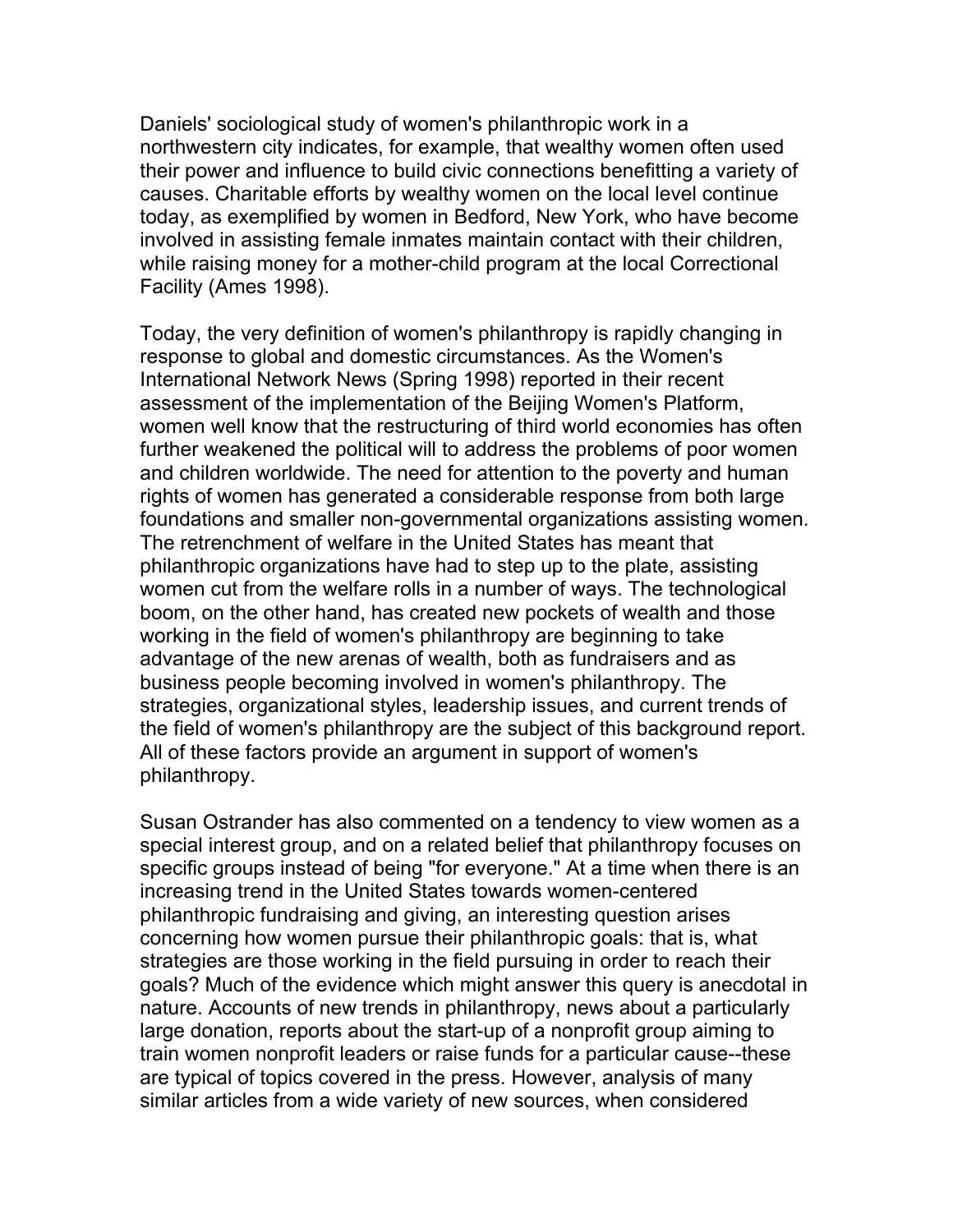together with the nonprofit organizational literature, and academic research about women and philanthropy, reveals a number of specific trends and areas of interest.

## **Women's Philanthropy in the United States: Trends and Developments**

Women's philanthropy is increasingly an activist field. Seminal groups in the field--including Resourceful Women of San Francisco, the Women's Philanthropy Institute, and Women and Philanthropy, to name but a few- are well aware that women now own over 50% of the investment wealth in the United States, and they are helping to devise and disseminate philanthropic strategies to take advantage of this fact.

Those in the field of women's philanthropy are concerned with:

- effective methods to raise money for targeted causes;
- \* the means to build lasting relationships with donors;<br>\* wave to expect potential donors to we man's issues;
- \* ways to expose potential donors to women's issues;
- focusing funds on issues specifically pertaining to women and girls;
- working for social change through philanthropic endeavors.

Furthermore, leaders in the philanthropic community are influencing public policy, lobbying for selected causes, testifying in Congress, and generally raising awareness about issues of concern to women from all ethnic, racial and demographic backgrounds in their capacities as chairpersons of women's funds, private philanthropies, and corporate philanthropic initiatives, and as nonprofit leaders and board members.

Teresa Heinz, Chairman of Heinz Family Philanthropies, provides a prime example of how the philanthropic community is influencing the public sector. Heinz testified before a House Ways and Means Committee earlier this year (March 1999) about the circumstances and needs of poor elderly women (the majority of elderly are female) in the United States. As Chair of the Heinz Family Foundation's Women's Institute for Secure Retirement, Heinz was able to offer members of government quantitative and qualitative information on the condition of the female elderly poor, and expert testimony as to how the public sector might emulate third sector efforts and meet the needs of the poor and female elderly.

## **Fundraising Strategies in Women's Philanthropy**

Fundraising strategies are of principal concern when attempting to outline current trends in women's philanthropy. First of all, who does fundraising?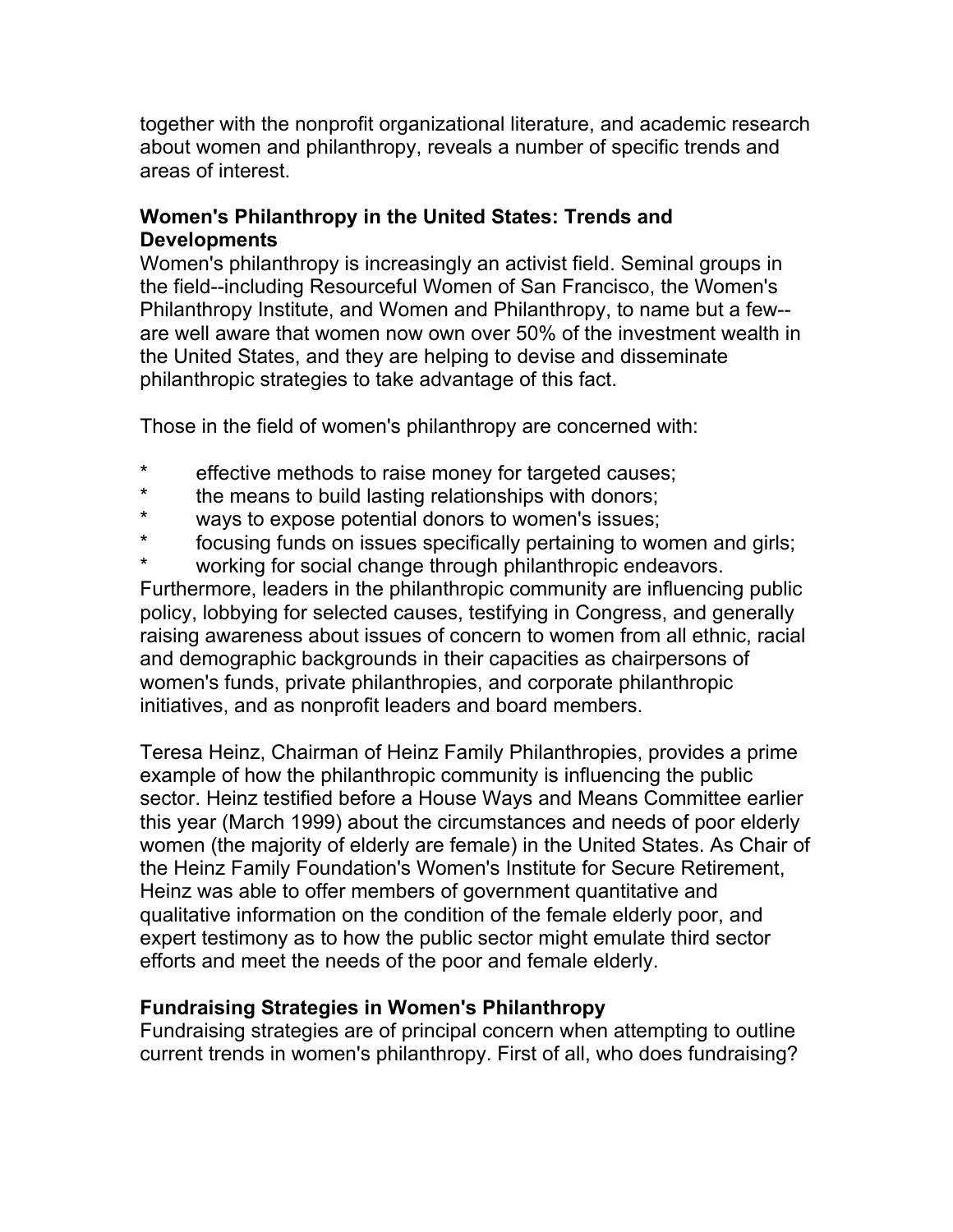Joseph Mixer explains in an article in Women and Power in the Nonprofit Sector (1994) that women now outnumber men in fundraising associations, which he views as an indication that "the glass ceiling is cracking" for women in the nonprofit sector who wish to work in the areas of fundraising and development.

At the time of Mixer's article, when "feminization" of the sector was occuring, 52.2 % of nonprofit workers were female, and women held thirty per cent of top nonprofit positions available. Mixer points out that despite those figures, two thirds of the top development (fundraising) positions in nonprofit institutions are held by men. While fundraising became a "hot" career in the 1980s, it is only since the mid 1990s that prominent nonprofit firms have been selecting women to direct capital campaigns. African-American women have a particularly hard time obtaining positions as fundraisers outside of certain kinds of advocacy agencies and educational institutions, and Latina and Asian-American women are also underrepresented, typically working as fund raisers in youth organizations.

Racialism in the funding community nevertheless is being dismantled by the efforts of a variety of groups, including:

**The Women of Color Fundraising Institute**—a new organization sponsored by the Boston Women's Fund and the Haymarket People's Fund. This training program offers a year-long curriculum to women from grassroots community organizations on how to solicit funds, write grants, understand basic economics and the culture of philanthropy, as well as how to plan fundraising events and budgets.

**The Sister Fund**—which maintains a funding commitment to grassroots women's organizations in New York City and nationally, and seeks to heighten public awareness around issues affecting women and girls.

As women gain in experience and status as fund-raisers within this patriarchal but feminized third sector, what has been their experience?

Mary Ellen Capek, who was asked by the Global Fund for Women, the Michigan Women's Foundation, Resourceful Women, Women and Philanthropy, and the Women's Funding Network to research the issues of giving and fundraising within women's philanthropic work, comments that it remains difficult for women's organizations to raise dollars for programs and organizations targeting women and girls, but she also documents successes in the field and makes strategy suggestions. Capek points out that since 1997, there has been a growth in Women's Funds.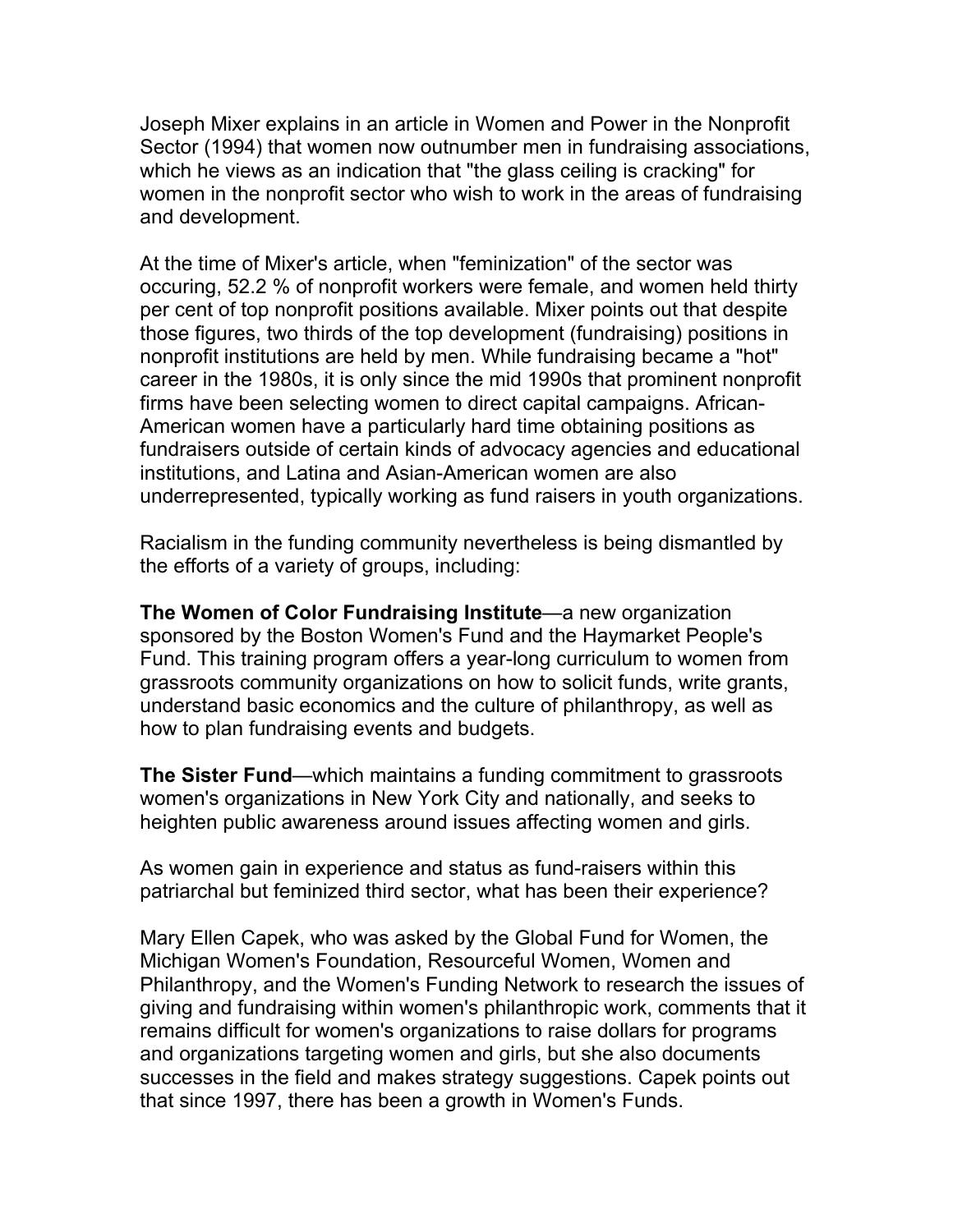Teresa Odendahl also applauds this phenomenon, pointing out that in contradistinction to dominant trends of feminization, racialism, and professionalization in the field of philanthropy at large, women's funds redress the lack of philanthropic of philanthropic dollars spent on girls and women. They furthermore help to put gender-specific issues on the map for larger foundations. Moreover, as Capek suggests, women's funds employ distinctly successful strategies of women's philanthropy, widening the pool of donors to include greater class and ethnic diversity, and building symmetrical, mutually beneficial relationships with donors from all backgrounds, efforts that distinguish them from more traditional funds.

The Boston Women's Fund recently used this strategy to set up a one million dollar endowment to support grassroots organizations that help women and girls. They solicited a few large donations and then sought smaller donations from individuals in a drive to match one of the larger donations.

While the notion of a "women's fundraising culture" or way of doing business is controversial, Capek and others working in the field suggest both a pragmatic approach and learning from the success stories, rather than offering generalized and rigid recipes when it comes to organizational strategizing. Moreover, regardless of the debate about whether there is such a thing as a female institutional culture making women's philanthropic endeavors more successful, the success of women's funds demonstrates the efficacy of a "gendered lens" where philanthropic fundraising is concerned.

If one shies away from the concept of funding women's issues, then women donors will simply be covering the same ground as other philanthropic endeavors, tapping an expanded donor base for the generalized causes, which often do not benefit women. Finally, those working in the field of women's philanthropy and the women-focused third sector have benefited by soliciting funds from nontraditional sources from the newly rich gathered in places like Silicon Valley to successful minority communities such as those Latino communities found in South Florida. Thus, the trend is to take advantage of socioeconomic phenomena such as the new wealth generated with the technology and information industries.

#### **Organizational Styles in Women's Philanthropy**

Organizational styles vary in nonprofit and philanthropic organizations addressing issues focusing on women. The trend toward a more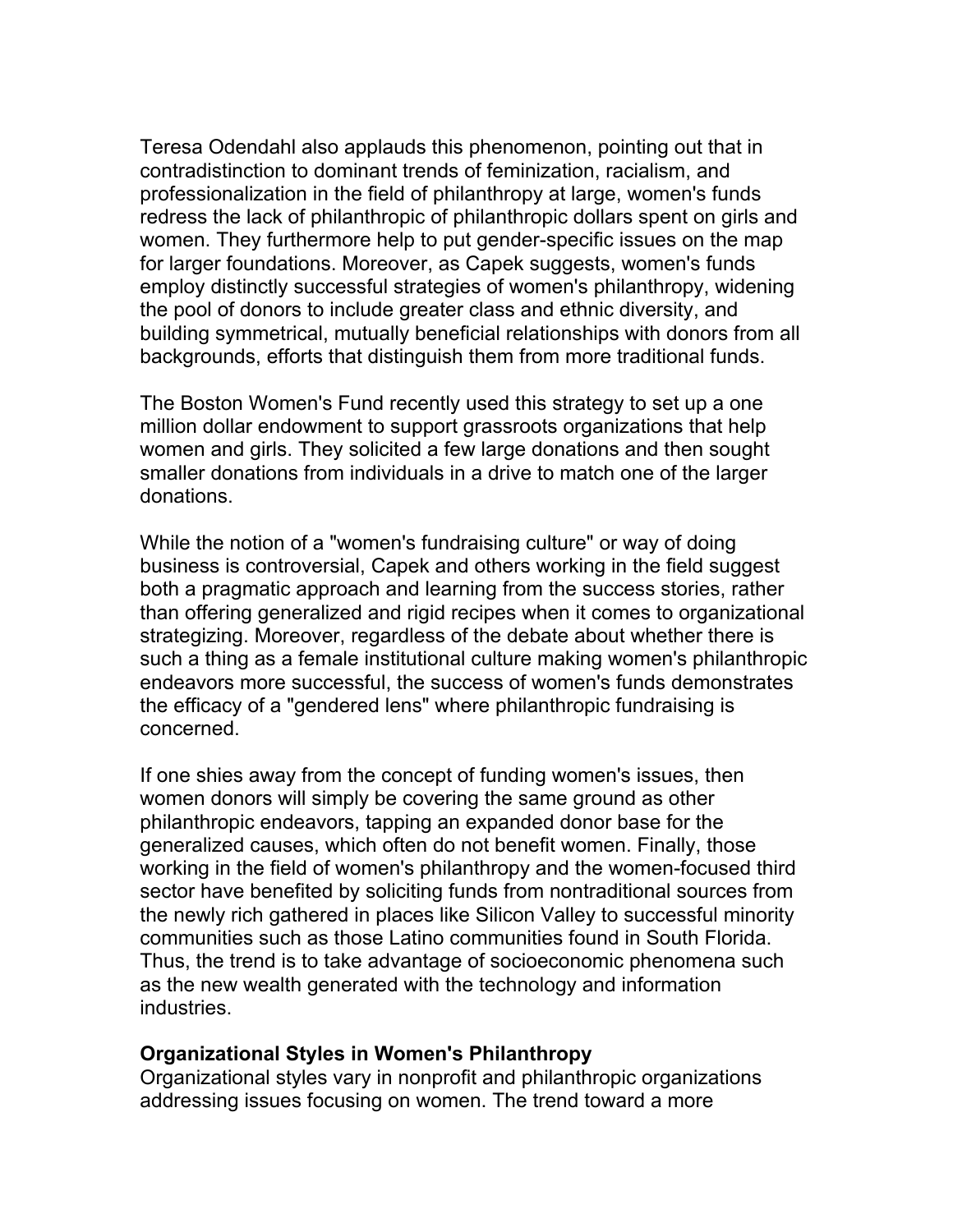heterogeneous donor pool has already been mentioned. There is a debate about women's organizational culture.

Collectivist-style democratic decisionmaking has often been perceived to be female gendered, but in her research on women's nonprofit sector organizations in New York City, Rebecca Bordt (1997) found that women typically employ a hybrid combination of "traditional" bureaucratic, hierarchical decisionmaking with a collectivist-oriented democratic approach. Bordt's historical work on the issue suggests that in the 1980s there was a backlash to second-wave feminist collectivist models of organization. Hence, in women's organizations, philanthropic institutional culture is above all pragmatic, making use of decisionmaking styles that best fit a given scenario. Team building is another aspect of organizational style and strategy in women's philanthropy.

The number of web sites and newsletters which specifically aim to share information about fundraising, donors, grantees and interesting and successful projects and programs assisting women and girls is testimony to the fact that women understand that networking and sharing resources ultimately serves to help the causes they wish to promote. Capek suggests that networking, coalition-building and sharing resources (including donor lists) is a highly effective way to augment philanthropic dollars. She cites EMILY's List as an important fundraising model.

While the media is flooded with stories about women assuming leadership roles in the nonprofit and philanthropic sector, women still suffer disproportionately low status as third-sector leaders. Ronald Shaiko (1996) emphasizes that while in fact 75% of the third sector's labor force is female, women occupy just 20% of board memberships and nonprofit directorship positions; similarly they hold 20% of the seats on foundation boards in the United States. Focusing on women's leadership roles within public interest organizations, Shaiko found that in public interest organizations, women hold one-quarter of executive directorships, and opportunities for advancement can be hindered by a lack of governmentsector experience. In a study of women on the boards of nonprofit organizations, Bradshaw and Wolpin (1996) found that the higher the proportion of women on the board, the more likely the board is running a lower-prestige organization. Women, the authors found, are more likely to be found on power-sharing boards rather than CEO-run boards. The authors argue that for women, power on a board lies in numbers, not on the mere fact of a female executive director.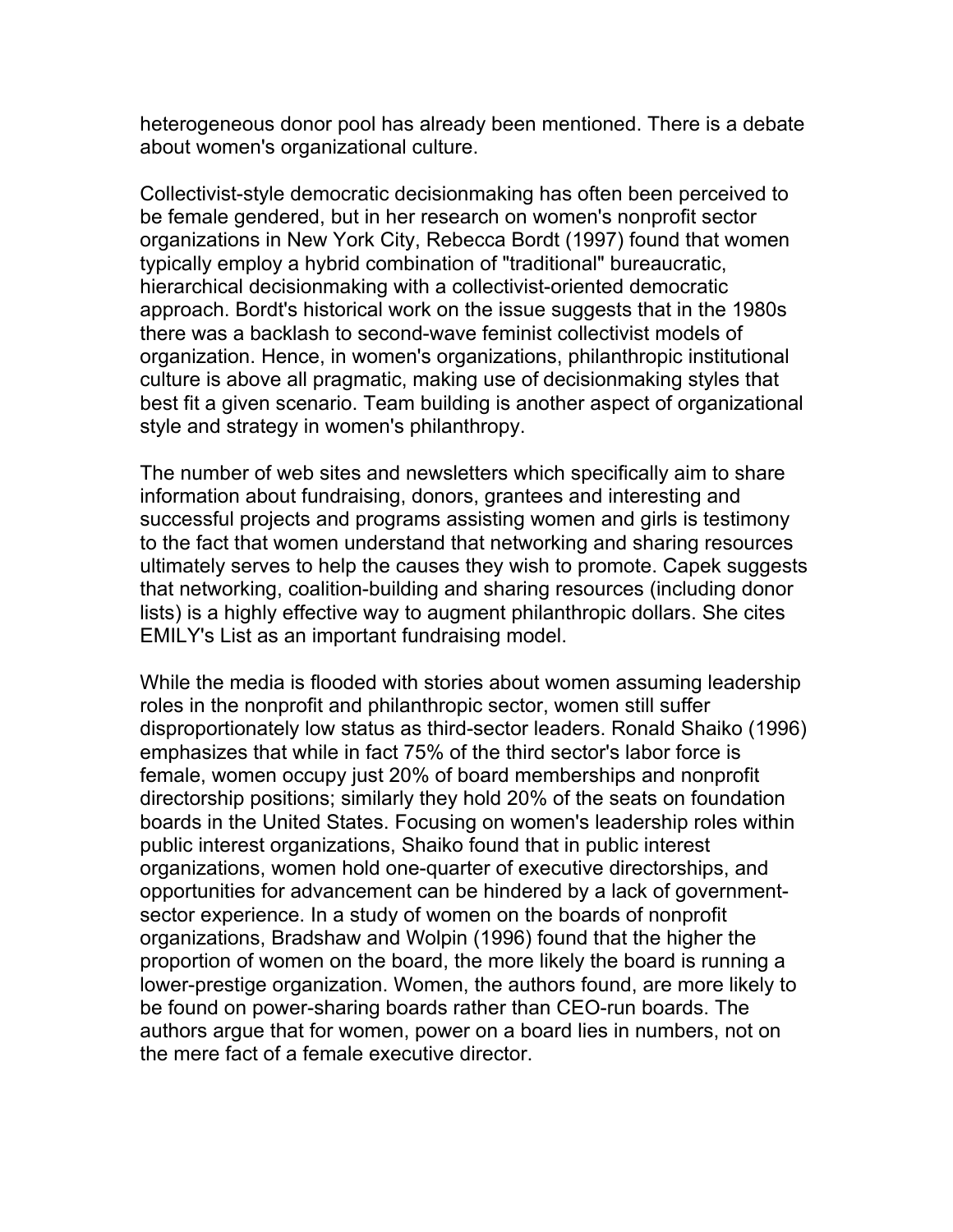The women's philanthropic community has made substantial efforts to create new female leaders in the field, and to empower women donors to fund women-centered causes.

A case in point, beyond the fundraising institute just mentioned, is the Women's Philanthropy Institute (WPI). WPI is an organization that aims to help women gain confidence as donors. WPI has a speakers series and a newsletter which highlight the activities of women leaders in the field of philanthropy.

Women and Philanthropy, as well as the Virginia Institute of Leadership at Mary Baldwin College in Virginia, offer additional examples of the growing trend of training and development in philanthropic leadership in the United States. Moreover, women doing philanthropic work on specific causes of importance to them are often motivated to become leaders (see examples under update on "Corporate Entrepreneurial Initiatives").

### **Corporate and Entrepreneurial Initiatives in Women's Philanthropy**

As the private sector has become increasingly active as a player in the arenas of domestic and international social and political action, it has helped make women's philanthropy a capital-driven manifestation of the women's movement. As a result, what can now be called a highly significant trend in women's philanthropy has emerged: women's corporate and entrepreneurial philanthropy.

As Annetta Miller and Seema Nayyar point out in their article on women entrepreneurs and philanthropy, women entrepreneurs are increasingly becoming philanthropists, whether on a large or small scale (Working Woman, July 1998). Nayyar and Miller mention that between 1992 and 1995, the number of women with a net worth of 600,000 dollars climbed by 28%, and the average charitable contributions by women increased 20% as opposed to six per cent for men. Women entrepreneurs are giving to and organizing for causes about which they care. A number of women in prominent positions at Fortune 500 Companies have begun to start their own companies or fund nontraditional women's initiatives.

Examples of corporate women's philanthropic initiatives include:

- \* Catherine Muther's Three Guineas Fund;
- \* Women Technology Cluster;
- \* Barbara Lee's White House Project;
- \* Hard-Hatted Women;<br>\* Next Coneration New
- Next Generation Now.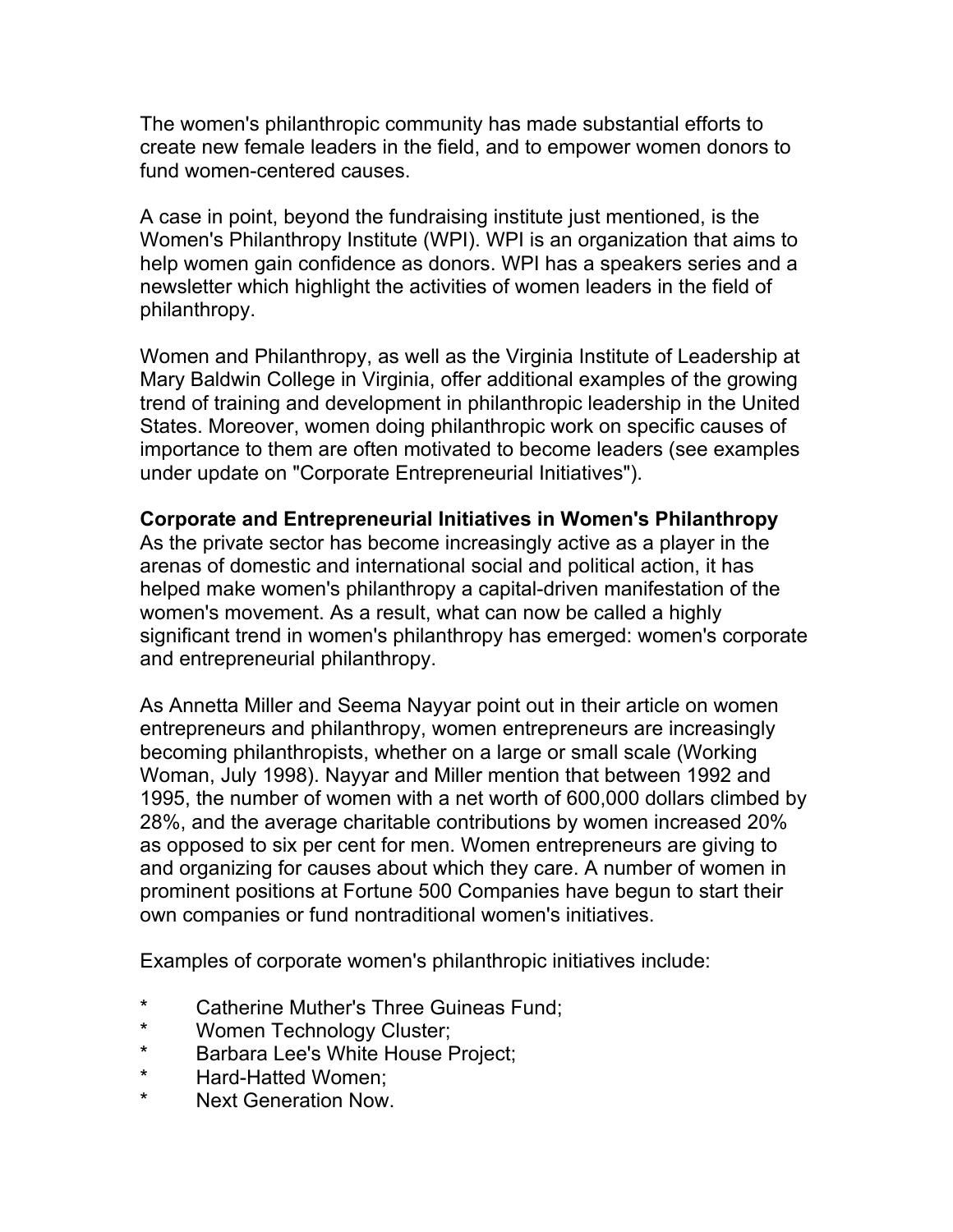In yet another example, entrepreneur Vera Bradley (whose net worth has reached \$9.2 million since the founding of her textile company in 1972) has set aside 1% of her revenue to support breast cancer patients. (Miller and Nayyar 1998)..

Furthermore, corporate philanthropy initiatives, run by both men and women, have taken up women's causes, often in the area of job training. For example, in March, 1999, Arthur Andersen employees in 36 of the firm's North American locations took part in a Dress for Success drive, assisting poor women in need of clothing for job interviews. While Andersen consulting is a corporation worth at least \$6 billion, similar ventures often occur on a smaller scale. For example, with little overhead, a woman in New York City recently started a fund for poor women in need of clothing appropriate for job interviews.

In the international arena of women's development, American women involved in the philanthropic field are very active, addressing issues as diverse as human rights, domestic violence, job training, and reproductive health care for women in impoverished areas throughout the developing world. American women affiliated with a number of large foundations, women's funds, and nonprofit entrepreneurial organizations fund and support women's micro-enterprise operations throughout the world. Susana Fried, Program Director of the Center for Women's Global Leadership in New Brunswick, New Jersey, argues that feminist models of economic development and community organizing have helped to propagate microenterprise assistance. Microfinance is favored among activists concerned with poor women's issues, as it is generally considered to be one of the most direct routes to empowering the disenfranchised. Women's World Banking held a conference (April 28-30, 1999) on microfinancing in collaboration with the U.N. Development Program in an effort to build regional microfinance networks in Asia, Latin America, and Africa. The Ford Foundation's newsletter on small overseas philanthropic initiatives, SEEDS, features international development initiatives assisting women and girls. Another valuable source of information on microenterprise assistance appeared in Whole Earth (Spring 1998).

### **Voluntarism in Women's Philanthropy**

Beyond giving and raising money, another important aspect of women's philanthropy is voluntarism--the giving of time. But with more and more women gaining equality with men through their participation in the workforce, a social and cultural struggle still exists over the value of women's voluntary work.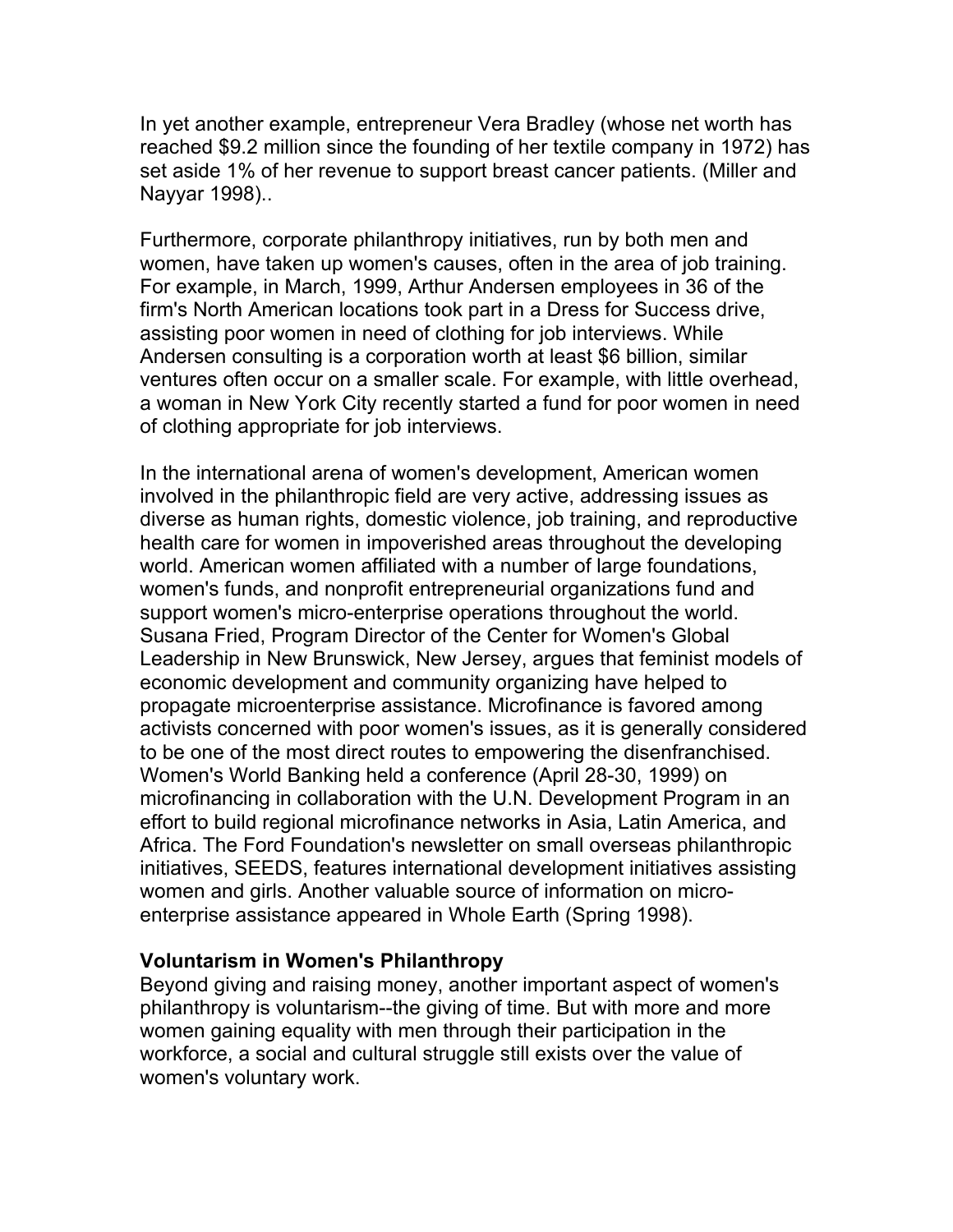Many women volunteers report feeling belittled for their important work. Such is the case, for example, with caregivers for the dying who work in a highly medicalized and still somewhat patriarchal environment (Auger and Day 1996).

One respected scholar of the third sector performed statistical analysis of women's voluntarism which revealed declines in white women volunteers overall and in the active role of African-American women as volunteers working for social change.

Applying logistic regression analysis to the study of women volunteers (Caputo 1997) has indicated that working women are less likely to volunteer, and that the higher the educational level a woman has, the more likely that she will attempt to change social conditions through her volunteer work.

Caputo's analysis revealed that while black women devote considerable time to changing social conditions through volunteer work, white women were less likely to be engaged as activists in their volunteer activities.

Furthermore, churches are less likely to provide an outlet for women's activist voluntarism than more "male" civic institutions and schools.

Nonetheless, a number of contemporary journals, including Club Woman and Volunteer Leadership (a publication of the Points of Light Foundation), feature American domestic and international voluntary initiatives, programs, and leaders, and often provide tips to nonprofit organizations which are dependent, at least in part, upon a voluntary workforce with its own interests and needs. Such accounts may help to lessen the stigma traditionally attached to women's volunteer work.

## **Women's Philanthropy in the United States: Trends and Developments**

At a time when both an aging population is transferring substantial wealth to its children, and a generation of young wealthy entrepreneurs has appeared, issue-centered philanthropy has come increasingly to the fore. Many donors are also activists. An organization which embodies this trend toward activist and issue-centered philanthropy is Responsible Giving, a group of young business people who have made fortunes in the cyber industries and who reinvest money made from capital gains cuts in an effort to assist the poor and reimburse the Treasury Department (Lewis 1998 Boston Globe).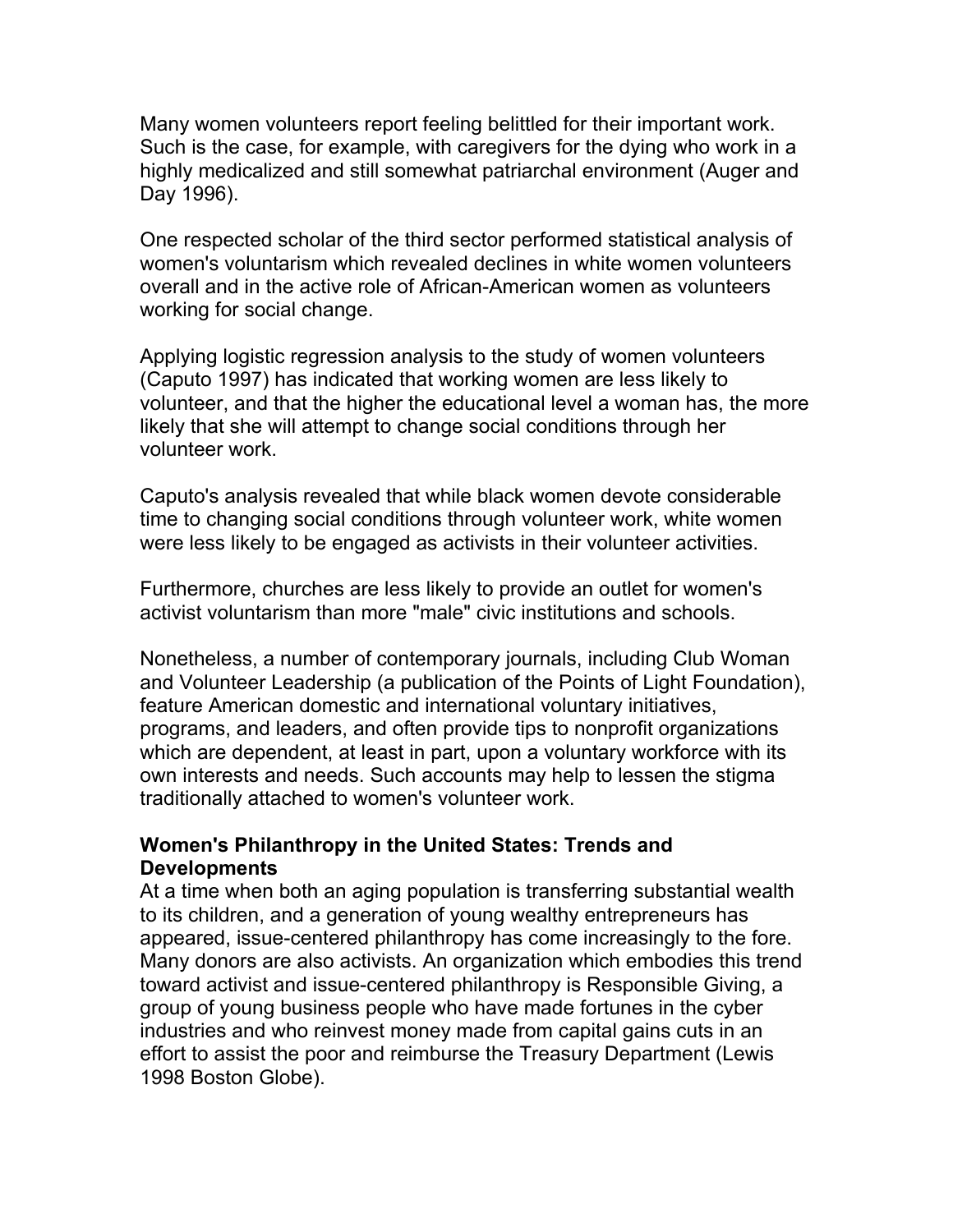Women involved in issue-centered philanthropy truly represent a variety of causes. For example, women philanthropists and nonprofit leaders have started resource and funding organizations for breast cancer patients and patient advocacy groups like the Washington-based Society for Women's Health which performs "outcomes research" to ascertain that women are receiving adequate medical care across class, geographic, and ethnic boundaries. At the same time, women philanthropists continue to demonstrate concern about the effects on poor women of welfare, or of the transition from welfare to work.

Increasing appreciation of the indispensable utility of the third sector in a time of welfare retrenchment is evident in the variety of programs sponsored by different players in the sector. Examples include: community foundations, such as the Community Foundation of Greater New Haven which assists teenage girls in difficult economic circumstances; church shelters and third-sector organizations that provide housing for those of New Jersey's homeless who, because of new restrictions, are no longer eligible to receive welfare and shelter (New York Times Aug 18, 1998); foundation and nonprofit efforts to train low-income women as entrepreneurs, for example, the Women's Self Employment Project (Equal Means 1995) or Cooperative Home Care Associates (Kalima in Equal Means 1995).

### **Challenges for the Future of Women's Philanthropy**

What are the challenges facing women's philanthropy? This question in part reflects the fact that women are increasingly at the forefront of a philanthropic field that is coming to be defined as "hands-on" and issuefocused.

Faced with a donor community more diverse than ever before, one challenge is to develop ever more effective and culturally sensitive ways to approach donors and maintain relationships with them.

The argument has been made by Capek that as donors become more and more "hands-on" in their approach to philanthropy, they should become involved in their causes.

Organizations such as the above mentioned Responsible Giving, Women and Philanthropy, and the Women's Philanthropy Institute clearly aim to empower women donors in new ways.

Observations by a number of scholars and practitioners about the importance of leadership and governing boards imply that women must